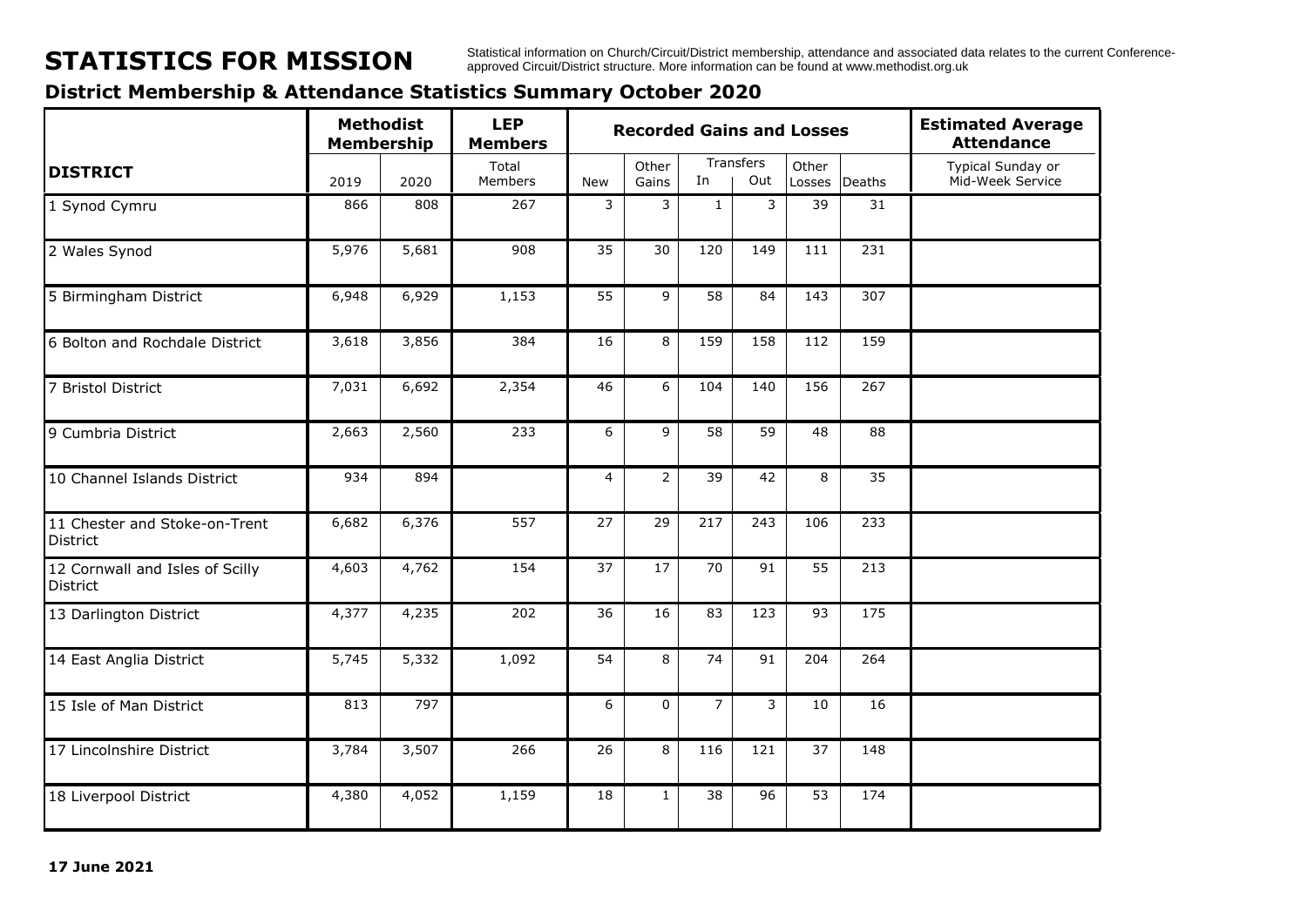## **District Membership & Attendance Statistics Summary October 2020**

| <b>DISTRICT</b>                                      | <b>Methodist</b><br><b>Membership</b> |        | <b>LEP</b><br><b>Members</b> |             | <b>Recorded Gains and Losses</b> |             | <b>Estimated Average</b><br><b>Attendance</b> |       |                |                                       |
|------------------------------------------------------|---------------------------------------|--------|------------------------------|-------------|----------------------------------|-------------|-----------------------------------------------|-------|----------------|---------------------------------------|
|                                                      | 2019                                  | 2020   | Total<br>Members             | <b>New</b>  | Other<br>Gains                   | In          | Transfers<br>Out                              | Other | Losses Deaths  | Typical Sunday or<br>Mid-Week Service |
| 19 Manchester and Stockport<br>District              | 6,409                                 | 5,985  | 658                          | 39          | 40                               | 29          | 121                                           | 191   | 269            |                                       |
| 20 Newcastle upon Tyne District                      | 6,204                                 | 5,861  | 846                          | 21          | 29                               | 72          | 72                                            | 84    | 313            |                                       |
| 21 Lancashire District                               | 5,990                                 | 5,705  | 425                          | 30          | 3                                | 302         | 242                                           | 179   | 194            |                                       |
| 22 Nottingham and Derby District                     | 7,142                                 | 6,731  | 726                          | 25          | 34                               | 106         | 128                                           | 231   | 238            |                                       |
| 23 Northampton District                              | 9,093                                 | 8,409  | 2,486                        | 93          | 15                               | 107         | 112                                           | 116   | 308            |                                       |
| 24 Plymouth and Exeter District                      | 6,272                                 | 5,969  | 857                          | 45          | 24                               | 50          | 92                                            | 74    | 268            |                                       |
| 25 Sheffield District                                | 5,651                                 | 5,441  | 1,085                        | 22          | 19                               | 60          | 61                                            | 68    | 213            |                                       |
| 26 Southampton District                              | 7,541                                 | 7,785  | 1,525                        | 57          | 163                              | 100         | 126                                           | 167   | 276            |                                       |
| 27 Yorkshire West District                           | 9,512                                 | 9,184  | 1,448                        | 20          | 20                               | 92          | 111                                           | 143   | 369            |                                       |
| 28 Wolverhampton and<br>Shrewsbury District          | 6,017                                 | 6,234  | 604                          | 27          | 36                               | 89          | 105                                           | 96    | 271            |                                       |
| 29 Yorkshire North and East District                 | 7,627                                 | 7,311  | 860                          | 56          | 36                               | 68          | 87                                            | 115   | 272            |                                       |
| 31 Scotland District                                 | 1,830                                 | 1,690  | 1,318                        | 6           | $\overline{2}$                   | 23          | 8                                             | 82    | 102            |                                       |
| 32 Shetland District                                 | 175                                   | 167    |                              | $\mathbf 0$ | $\mathbf 0$                      | $\mathbf 0$ | 3                                             | 3     | $\overline{2}$ |                                       |
| 34 Bedfordshire, Essex and<br>Hertfordshire District | 6,716                                 | 6,699  | 1,930                        | 143         | 22                               | 67          | 101                                           | 159   | 257            |                                       |
| 35 London District                                   | 15,651                                | 15,739 | 1,885                        | 96          | 74                               | 154         | 187                                           | 410   | 400            |                                       |